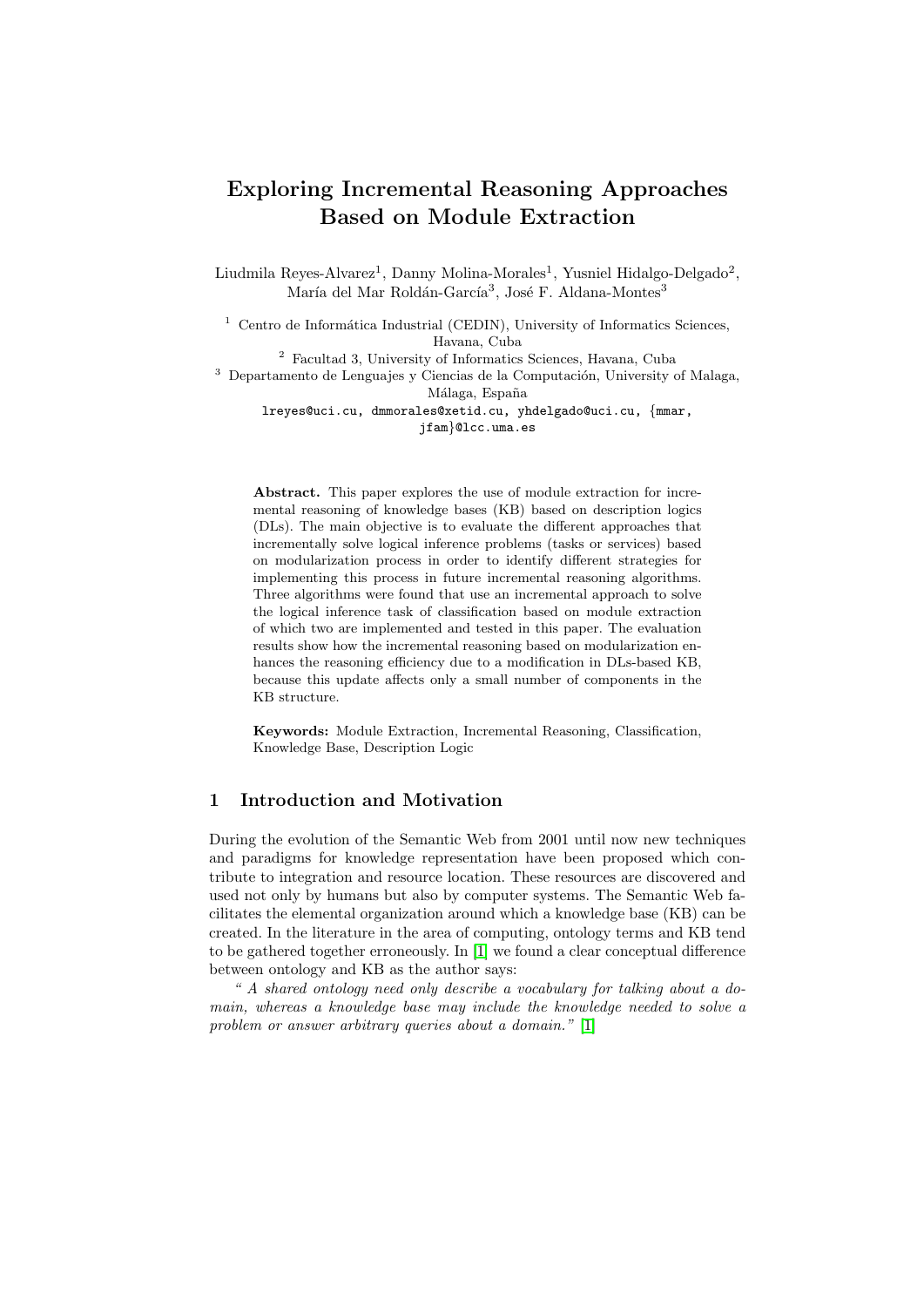A description logic (DL)-based KB is formed by two components described in Figure 1: 1) a vocabulary or terminology defined to represent the knowledge described in languages such as RDFS and OWL (this is known in the literature as  $Tbox$ ) and, 2) assertions or statements about specific individuals in terms of defined vocabulary are described using RDF triples (this is known in the literature as  $Abox$ ). Currently there are reasoners [\[2\]](#page-10-1), [\[3\]](#page-10-2) that solve logical inference tasks soundly and completely. The most important logical inference problem that is resolved in the KB is Consistency Checking, which is used to verify that the built knowledge model is consistent. Another very important inference mechanism is Subsumption of Concepts, which gives the user the possibility to find all sub-concepts for a given concept or to verify whether a certain concept is a sub-concept of another. This account with another inference service as *Classifi*cation, than is to determine the appropriate location to a new concept defined in a hierarchy of concepts linked by subsumption relations. It can also be used for other inference services such as: Logical Implication and Instance checking, among others. However, the updating of a DL-based KB (i.e., addition or deletion of new knowledge) which can be very common in the Abox is not common in the Tbox, because the terminology defined does not change frequently over time, unless a terminological evolution in the represented domain occurs. In the Abox, the represented knowledge is more transitory because it is composed by clear concepts that make up the Tbox, therefore it is modified more frequently over time.



Fig. 1. Components of a DL-based KB on the Semantic Web.

Several researchers have studied, analyzed and compared the multiple semantic reasoners that exist today (e.g., [\[2\]](#page-10-1)and [\[3\]](#page-10-2)) achieving results which point to the need to define reasoning algorithms to infer knowledge on DLs-based KBs and, the absence of reasoners for efficiently solving the logical inference problems given a small modification in the DLs-based KBs. This is because the reasoners repeat all the steps of the reasoning process from scratch each time a change/update is made in the represented knowledge, that makes up the DL-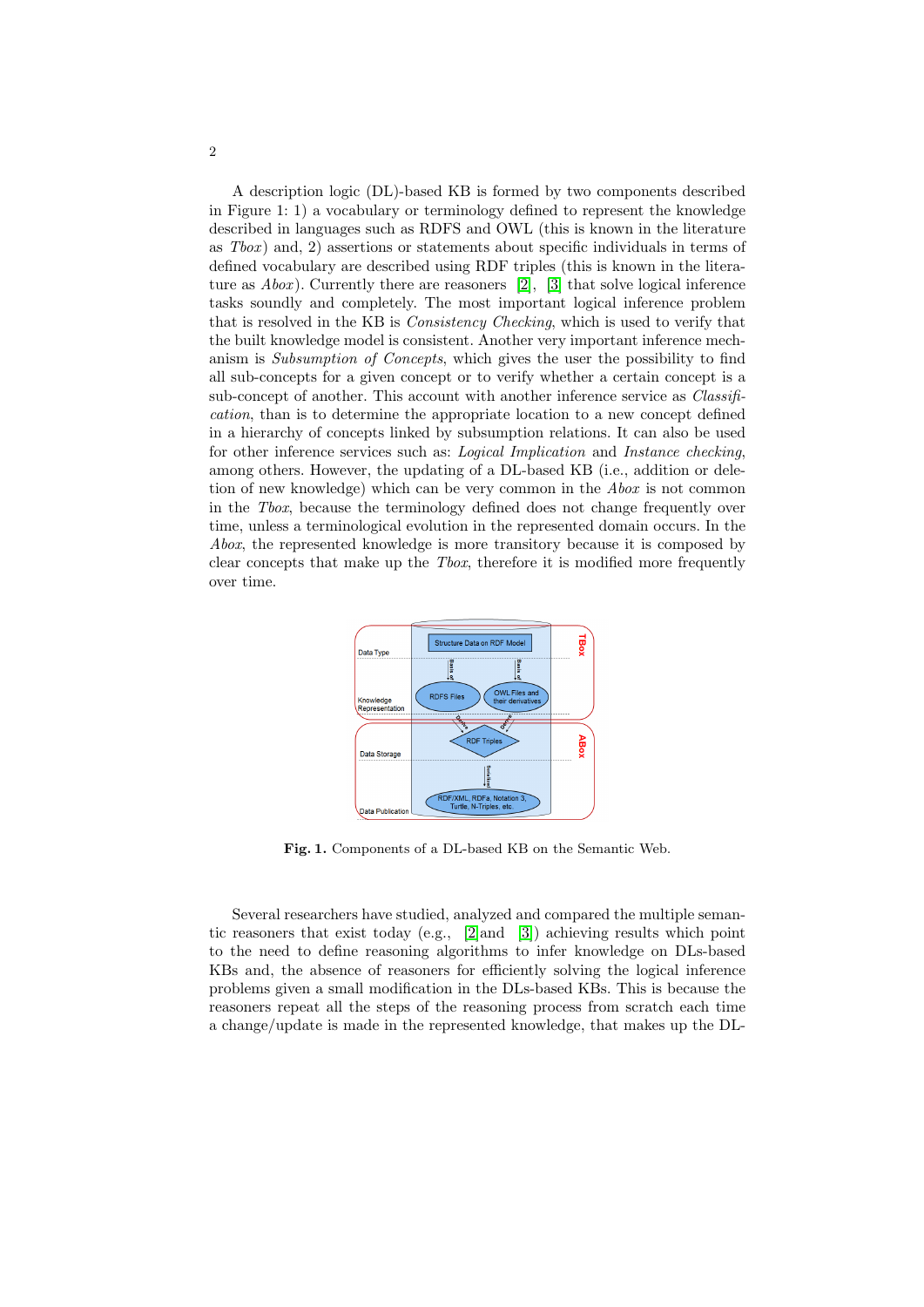based KB, inefficient aspect, taking into account that the change brings with it two main conditions:

Condition 1. Always before the update there needs to be a reasoned version of the KB.

Condition 2. Normally, a small updating of the KB does not affect all the elements of its structure.

The solution to this problem is known in the literature as *incremental rea*soning. Researchers have attempted to provide a solution for the aforementioned problem but only using one of the two conditions. It restricts the solution to only a small part of the problem. A first approach is to adapt the algorithms defined for reasoning in the Semantic Web and treat them as static DL-based KB [\[4\]](#page-10-3). Another approach establishes improved stream reasoning techniques [\[5\]](#page-10-4), [\[6\]](#page-10-5), [\[7\]](#page-10-6), [\[8\]](#page-10-7). Finally, the volume of data that is expected to be stored in our KB is very large. Therefore, neither of these techniques by themselves help us to completely solve the problem to ensure scalability of reasoning. Much research is needed in this area, although the results obtained in some cases based on materialization or modularization methods are encouraging and provide a basis for future work.

From among the methods that have been used to solve a part of the aforementioned problem based on the second condition, we find the modularization of KB. This is responsible for separating the KB into small portions. This is obviously because it is easier to apply reasoning tasks on small portions of the KB than its whole. Therefore, incremental reasoning of KBs is particulary relevant when exploring investigations based on modularization. Taking into account that each correction made in the KB, affects only a part of its structure, where module extraction plays a relevant role.

In this paper we analyze the semantics of DL reasoning mechanisms based on the modularization process with the goal of making it easier to identify the points at which researchers can contribute to the practical development of the Semantic Web. Therefore, this paper describes an evaluation of proposed algorithms to solve the Classification logical inference problem based on module extraction during the reasoning process following an incremental approach. The document is organized as follows: Section 2 introduces incremental reasoning algorithms. Section 3 explains the workflow followed to test the algorithms. Section 4 displays the evaluation results. Finally, Section 5 presents the conclusions and direction of future research.

## 2 Incremental Reasoning Algorithms

After completing a review of the state of the art in KB reasoning procedures that support incremental reasoning based on module extraction (or modularization), were studied and identified. We found only three reasoning processes based on modularization [\[4\]](#page-10-3),[\[9\]](#page-10-8), [\[10\]](#page-10-9),[\[11\]](#page-10-10). These procedures solve the inference problem of Classification by following an incremental approach based on module extrac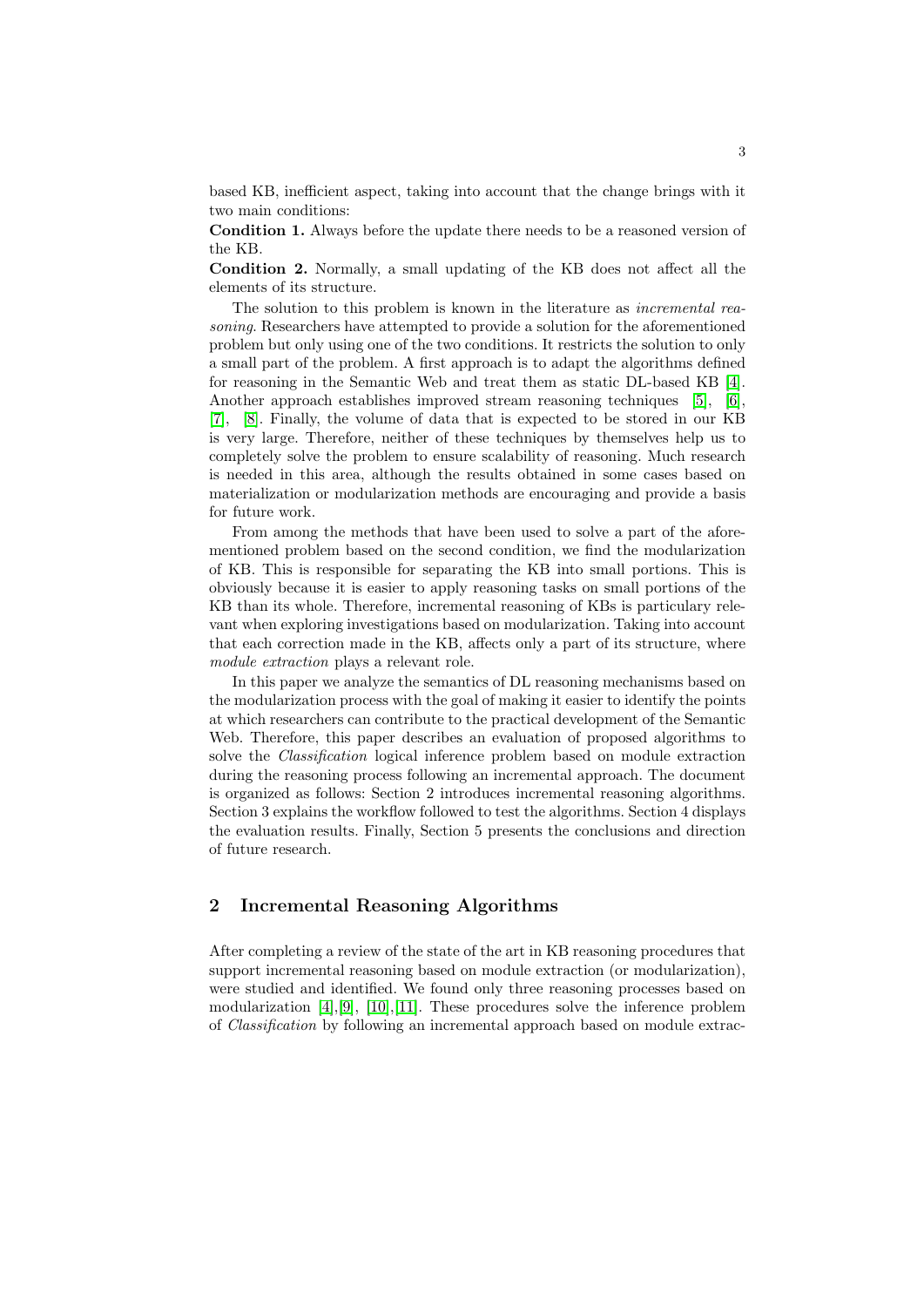tion. These algorithms follow different extraction philosophies but all resolve the Incremental Classification problem.

The three algorithms that have been studied are: 1)incremental classification for ontologies in the SROIQ language [\[9\]](#page-10-8), [\[10\]](#page-10-9), 2) incremental classification for ontologies in the EL+ language  $[11]$ ,  $[10]$  and, 3) incremental classification by the Pellet reasoner[\[4\]](#page-10-3). When we looked at the implementation conditions of the incremental classification algorithm for ontologies in the  $EL+$  language [\[11\]](#page-10-10), [\[10\]](#page-10-9), we found that in order for it to be implemented it is necessary to modify the internal structure at reasoner, which limits its use by user. We have therefore decided not to implement this algorithm for its evaluation in the work presented here.

For a clearer understanding of the algorithms tested the reader needs to be aware of the following definitions: semantic location and signature.

A signature is any subset S of  $R \bigcup C \bigcup I$ . The signing of an axiom  $\alpha$  is the set  $\text{Sig}(\alpha)$  of atomic roles **R**, atomic concepts **C**, and individuals **I** that occur in  $\alpha$ . Ontology signature **Ont** is set **Sig(Ont)** for symbols that occur in **Ont**.[\[9\]](#page-10-8),[\[10\]](#page-10-9)

**Semantic Location:** Let  $S$  be a signature. It is said that an interpretation I is local for S if for each atomic concept  $A/\epsilon S$  and each atomic role R that does not belong to S, it has  $\mathbf{AI} = \mathbf{RI} = \emptyset$ . A SROIQ axiom  $\alpha$  is semantically local for a signature S if  $I = \alpha$  for all I that is local for S. A SROIQ ontology Ont are local for  $S$  if each axiom in **Ont** is local to  $S$ .[\[9\]](#page-10-8),[\[10\]](#page-10-9)

#### 2.1 Module Extraction and Incremental Classification for SROIQ

The modularization algorithm proposed by Bernardo Cuenca and his colleagues [\[9\]](#page-10-8), [\[10\]](#page-10-9) is based on the definitions specified in the fourth section of his paper [\[10\]](#page-10-9). It was applied to ontologies described through the SROIQ language for the knowledge representation. The algorithm is implemented given an ontology in the SROIQ language and a signature. Internally this algorithm uses a local sub-routine  $(\alpha, S)$  to check whether an axiom  $\alpha$  is semantically local in S. This obtains as output, a module that belongs to the ontology for the given signature. These modules contain the axioms that are not semantically local for the signature.

The aforementioned algorithm is used for solving the logical inference problem of *classification* following an incremental approach. Given an ontology **Ont1** and a change  $\Delta$ Ont1 = ( $\Delta$ -Ont1,  $\Delta$ +Ont1), which consists of the axioms set that is removed and added to Ont1. The algorithm computes partial subsumptions  $\sqsubseteq$ 2 for the ontology resulting  $\text{Out2}=(\text{Out1}\setminus\triangle-\text{Out})\bigcup\triangle+\text{Out1}$  by reusing the subsumption relation  $\sqsubseteq$ 1 as calculated in **Ont1**. In order to perform this operation, the algorithm internally keeps modules  $\text{Ont1A}$  and  $\text{Ont2A}$  for each atomic concept **A** and modules  $\text{Out1}_{\top}$  and  $\text{Out2}_{\top}$  for the empty signature. The algorithm consists of the following phases:

#### Phase 1: Processing of new symbols.

**Ont1A** modules and partial order subsumption  $\sqsubseteq$ 1 for **Ont1A** is extended for all atomic concepts D recently introduced. D module (about which no information has been given yet) is equivalent to the empty signature module  $\text{Out1}_{\top}$ .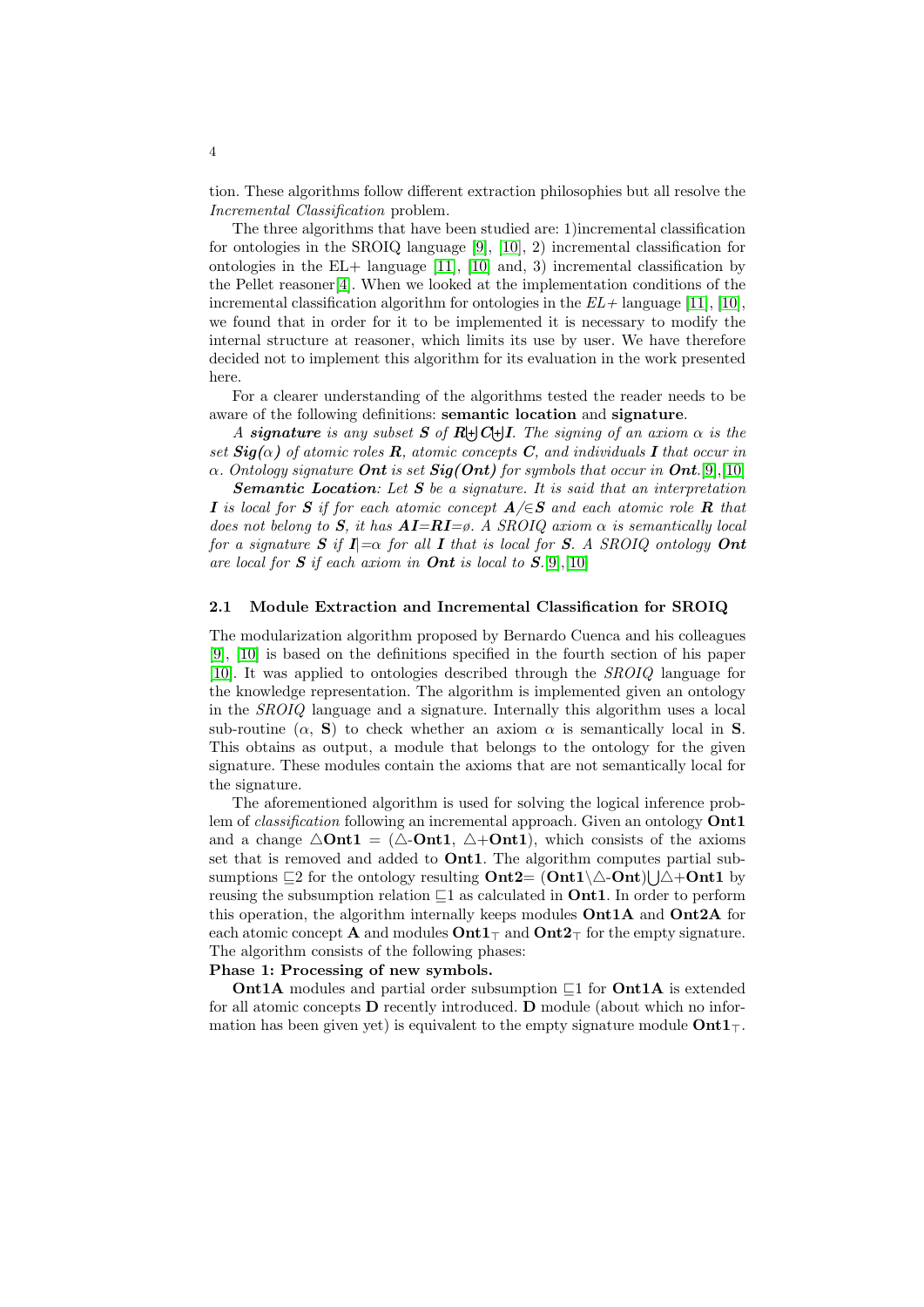Thus, there are:  $\text{Ont1D}=\text{Ont1}_{\top}$ ,  $\text{Ont1}|=\text{D}\sqsubseteq\text{B}$  if and only if  $\text{Ont1}|=\top \sqsubseteq \text{B}$ ,  $\text{Out1}|\text{=A}\sqsubseteq\text{D}$  if and only if  $\text{Out1}|\text{=A}\sqsubseteq\perp$ .

#### Phase 2: Identification of affected modules.

The sets M- and M+ containing the  $A \in CN<sub>T</sub>(\text{Ont1})$  for the corresponding modules must be modified by removing and/or adding axioms. If  $\alpha$  is removed from Ont1 and not local (Sig(Ont1A)) then  $\alpha$  must be removed from Ont1A. If  $\alpha$  is added to **Ont1** and is not local (Sig(Ont1A)). Then **Ont1A** needs to extend at least  $\alpha$ .

#### Phase 3: Calculation of new modules and subsumptions.

The affected modules that have been found in the previous phase are reextracted and the others are copied. Then each subsumption  $A\subseteq B$ , using *Propo*sition 1 in Section 4.1 of the paper presented in  $[10]$ , or recalculates the module against Ont2A or a reused one from Ont1.

#### 2.2 Module Extraction and Incremental Classification by the Pellet Reasoner

The algorithm for module extraction in the Pellet semantic reasoner is implemented virtually three times.

The first implementation extracts the imports closure module of an ontology Ont given by the determined signature S. The modules contain axioms ed with signature elements that describe how they relate to each other. The reasoner has a method for closing the imports and returns the ontologies set  $\triangle$ Ont related with the current ontology that contains axioms relevant to the given signature.

The second implementation for the module extraction implemented virtually, receives as input parameters, an ontologies set  $\triangle$ Ont, which contains the original ontology imports closure, a signature S and a variable that defines the module type ModuleType. It has already implemented subroutines  $Extract\_Top_{-}$ Module (axioms, S) and  $Remove\_Bot\_Module$  (axioms, S), which extract the axioms set that is relevant to the given signature calling the third algorithm implemented virtually:  $Remove\_Module$  (axioms, S, LocationType) according to the module type the variable **ClassLocation** is created. The algorithm returns the closing imports module, which is closely related to the given S signature.

There are four module types supported: 1) lower module  $TOP$  has subclasses of signature elements, 2) upper module  $BOTTOM$  contains super-classes of signature elements, 3) top of the lower module  $BOTTOM\_OF\_TOP$  to extract the top module of lower module and, 4) lower half of the upper module TOP<sub>−</sub>OF<sub>−</sub> BOTTOM to extract the lower module of the upper module.

The third virtual implementation for the module extraction receives as parameters: an axioms set, a signature S, and a *ClassLocation* variable, to create a **ModuleExtractor** class instance which is defined in the reasoners' sources. Once all the axioms have been added to the Extractor−Module instance, it invokes another method of  $Extractor_{\neg}Module(S)$ , which receives only a signature S. This method *Extractor*<sub>−</sub>Module(S) belongs the ModuleExtractor class. The method returns an axioms set that is related to the given signature.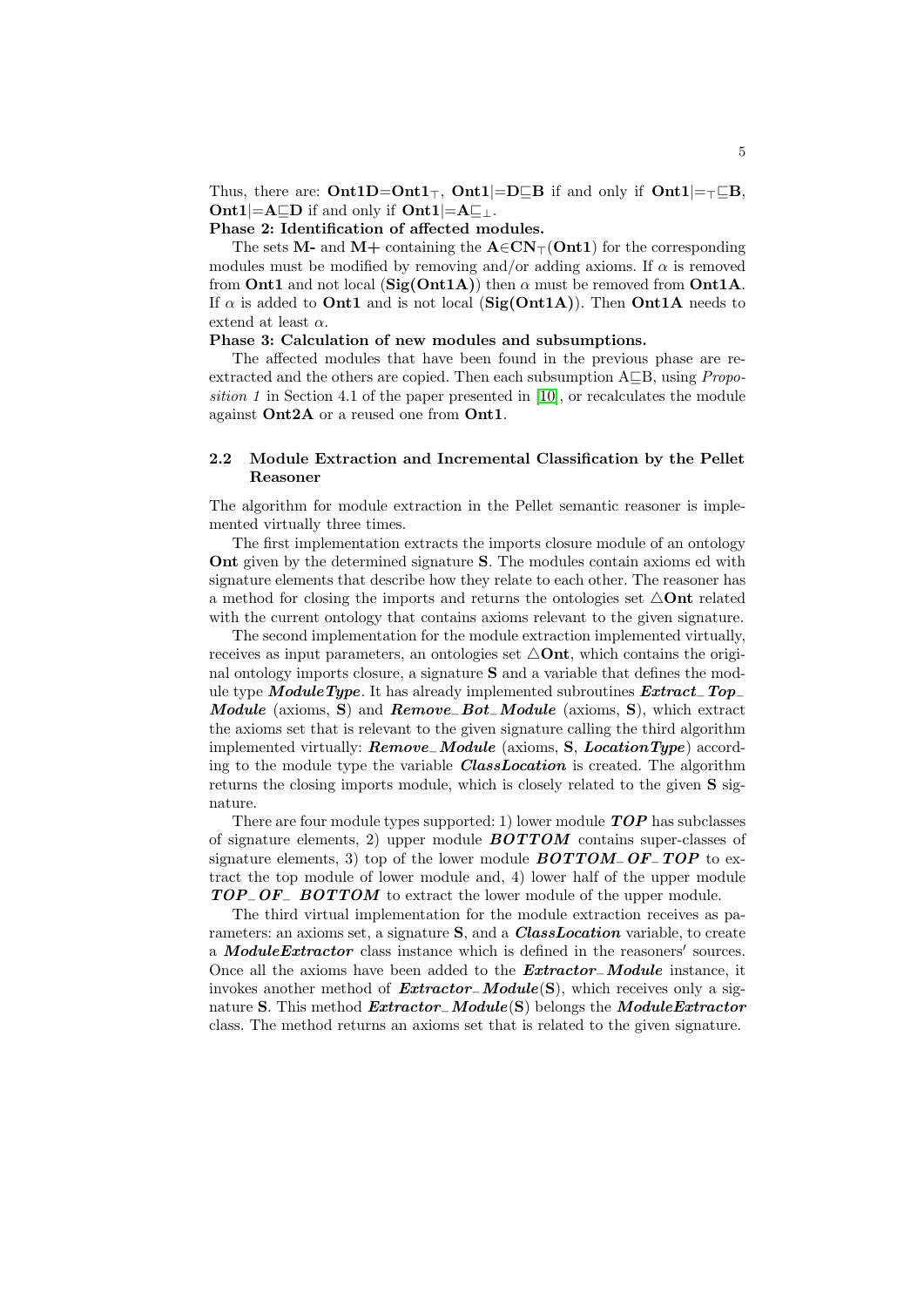The incremental classification strategy proposed by Pellet does the following: for all modules that are affected, collects all the axioms and classifies all at once. This allows the exploitation of current classification optimizations. In addition it leverages the classification carried out earlier which is in the cache of the reasoner. The following describes in detail each step of the algorithm.

Phase 1: Collects the entities whose modules are affected. Collects entities affected by the addition of axioms and, collects entities affected by deletion of axioms.

Phase 2: Creates an ontology for all axioms of all affected modules. Phase 3: Loads the removed module in a new instance of the reasoner.

Phase 4: Classifies the module. It builds a class hierarchy for the new instance of the reasoner created in phase three which loads the module that was removed. It creates a set of empty classes. For each entity in the entity set, which contains the affected modules, if the entity is an instance of a class then it adds the entity as a class, the whole class created in the previous line. Finally, the class hierarchy of the cache of the reasoner is updated with the new changes.

The tricky part of this algorithm is the time it takes to create a new instance of the reasoner, once it has created this instance, from scratch it then starts the classification task for the knowledge base of that instance, also from scratch, which in this case would be all affected modules identified in the previous lines. This may considerably delay the reasoner's response time.

# 3 Workflow to Run Evaluations

We have implemented a workflow to develop and test the algorithms. The workflow consists of six phases.

Phase 1. Creating the infrastructure to enable the assessment of reasoning algorithms based on modularization. The infrastructure created consists of three parts: 1) selecting the Netbeans framework to implement and test the algorithms, 2) importing the project created from the OWL API libraries dedicated to managing ontologies in the Pellet semantic reasoner for successful implementation and, 3) identifying the non-functional requirements of the machine where the algorithms' assessments will run.

Phase 2. Through out Phase 1 the biomedical ontologies are loaded into the NetBeans from a local web server. Element allows us to work with the ontologies to modify and access these through the source code in the framework.

**Phase 3.** After completion of Phase 2 the implementation of the module extraction algorithms for the incremental Classification an ontology is done. These are the module extraction algorithm and the incremental classification for SROIQ ontologies [\[10\]](#page-10-9) [\[9\]](#page-10-8) and, the module extraction algorithm and incremental classification utilized by the Pellet reasoner in version 2.3.0 [\[4\]](#page-10-3).

Phase 4. The tests are executed upon the completion of Phase 3 on biomedical ontologies such as Gene Ontology, NCI-Thesaurus and Galen. First, the correct implementation of the algorithms is checked. Second, the response times between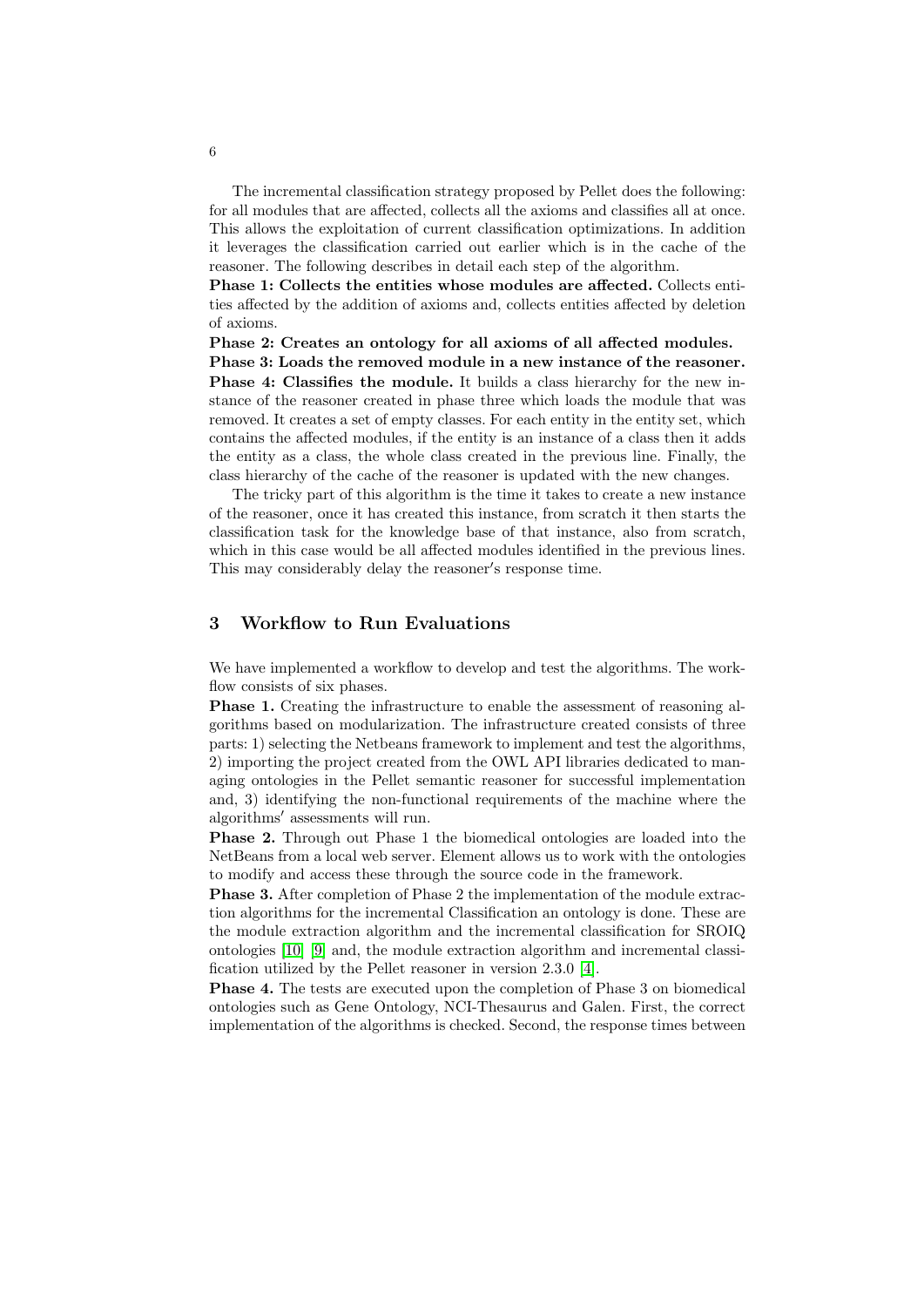

Fig. 2. Ontologies have been increasing in size and complexity over the years.

the algorithms and the necessary computational memory cost are compared, which are the parameters measured in this study.

Phase 5. Then, the algorithms implementation of incremental classification [\[9\]](#page-10-8) [\[10\]](#page-10-9) [\[4\]](#page-10-3)(which are described in Section 2) based on any of the modularization processes implemented in Phase 3, is performed after the successful completion of Phase 4.

Phase 6. After Phase 5, the incremental classification algorithm based on the modularization processes described in Section 2 are tested. We check the response times and the cost of the computer memory required, which are the variables of interest for this study.

The biomedical ontologies (e.g., Gene Ontology, NCI Thesaurus) that have been used to run the evaluation have increased in size and complexity over the years (see Figure 2). Hence, the axioms number, roles and individuals that the algorithms had were smaller than when they were first implemented and tested by the original authors.

# 4 Evaluation Results

The following aspects should be taken into account when comparing the results obtained by the original authors with those obtained with the implementation carried out in this paper: 1) biomedical ontologies were  $40\%$  smaller than their current size which has undergone a considerable increase and, 2) the nonfunctional requirements where the original algorithms were implemented perform better now. Although in both cases the results are satisfactory, our implementation execution time is slightly higher.

The evaluations are performed through the Pellet semantic reasoner (version 2.3.0) based on OWL DL, which implements a procedure based on Tableaux. The evaluation of the procedures described in the second section did not change the reasoner internally. Moroever we used the OWL API of the Pellet reasoner via the NetBeans framework that implements the algorithms in the Java language. The evaluations were done on a computer with the following features: operative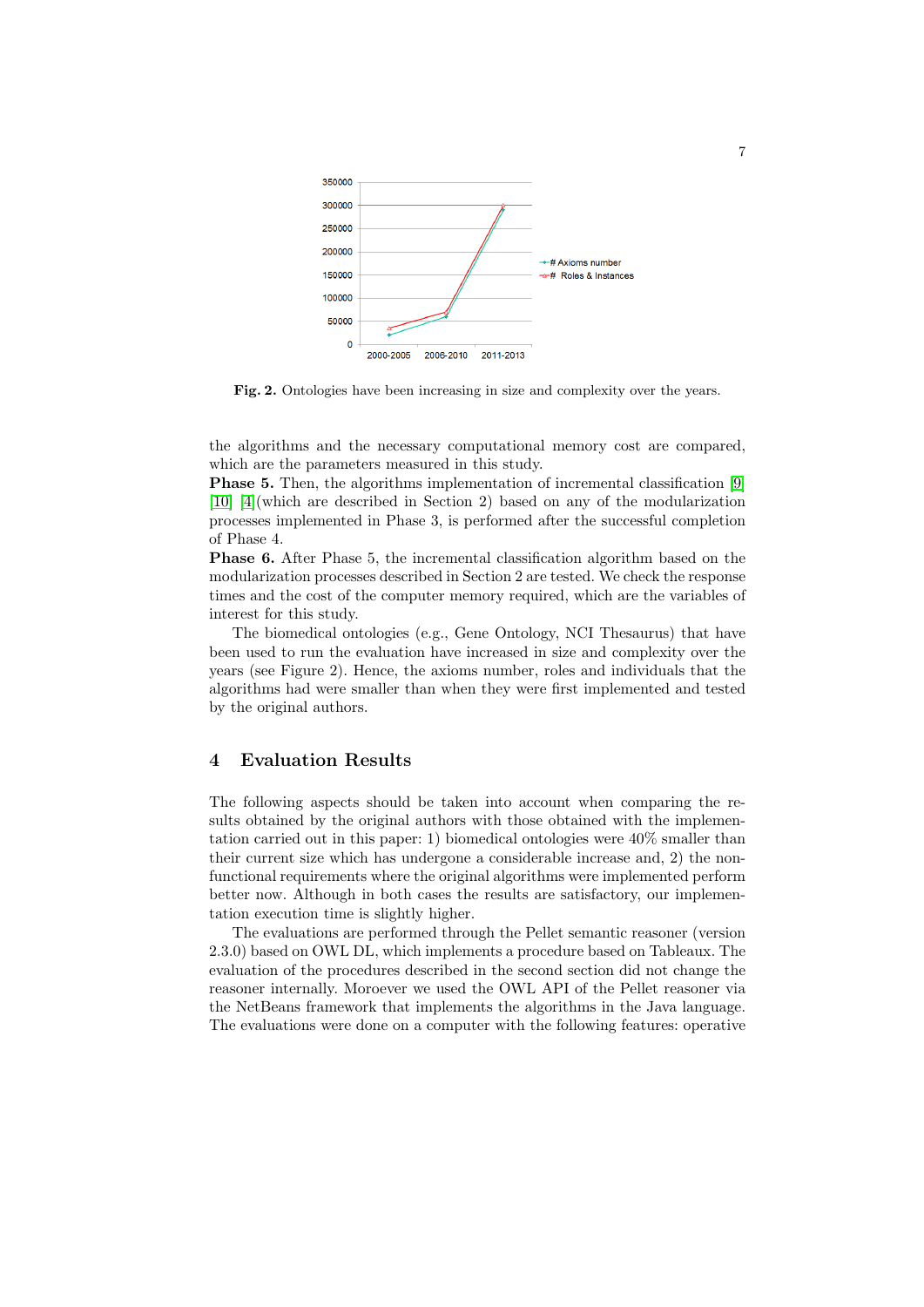system is Windows 7 32-bit, RAM memory is 1.0 GB, the processor is Intel Dual Core 3.00 GHZ and hard disk capacity is 80 GB.

For the evaluations a well-know ontologies set is selected as we show in Table 1. In this table we provide basic information about the ontologies to be evaluated, that include the language in which they are expressed, the atomic concepts number and axioms that contained. First we show the evaluation results of the

Table 1. Ontologies information to assess.

| Ontology      |         | DL Language Atomic Concept Axioms |        |
|---------------|---------|-----------------------------------|--------|
| Galen         | $ALEH+$ | 23141                             | 62179  |
| Gene Ontology | $A L +$ | 20465                             | 89370  |
| NCI Thesaurus | A LE    | 27652                             | 422953 |

module extraction procedures and then the results of the incremental reasoning algorithms, both described in Section 2. Tables 2 y 3 provide information on the results of the evaluation such as: ontology that we evaluated, signature for the module extraction, number of axioms in the module, module extraction time and finally, in the last column of the table we show that the number of modules extracted in this case is one, because it was done manually.

Table 2. Evaluation of the Module Extraction for the SROIQ language.

| Ontology                     | Signature                                            |    |       |      | $\#$ Axioms Extraction Modules |
|------------------------------|------------------------------------------------------|----|-------|------|--------------------------------|
|                              |                                                      |    | time  | sec- |                                |
|                              |                                                      |    | onds) |      |                                |
| Galen                        | Heart Liver BloodPressure                            | 40 | 174   |      |                                |
| Gene Ontology $ GO_0043234 $ | $GO\_0042946$                                        | -3 | 360   |      |                                |
|                              | $part\_of$                                           |    |       |      |                                |
|                              | $NCI$ Thesaurus $Findings_ and_ Disorders_$ Kind In- | 19 | 270   |      |                                |
|                              | flammation Epilepsy                                  |    |       |      |                                |

Table 3. Evaluation of the Module Extraction by the Pellet Reasoner.

| Ontology                     | Signature                                              |     |                   |       | $\#$ Axioms Extraction Modules |
|------------------------------|--------------------------------------------------------|-----|-------------------|-------|--------------------------------|
|                              |                                                        |     | $ \mathrm{time} $ | (sec- |                                |
|                              |                                                        |     | $ {\rm onds} $    |       |                                |
| Galen                        | <b>Heart Liver BloodPressure</b>                       | 65  | 199               |       |                                |
| Gene Ontology $ GO_0043234 $ | GO_0042946                                             | 154 | 450               |       |                                |
|                              | $part\_of$                                             |     |                   |       |                                |
|                              | $ NCI$ Thesaurus $ Findings_ and_ Disorders_$ Kind In- | -38 | 280               |       |                                |
|                              | <i>flammation Epilepsy</i>                             |     |                   |       |                                |

8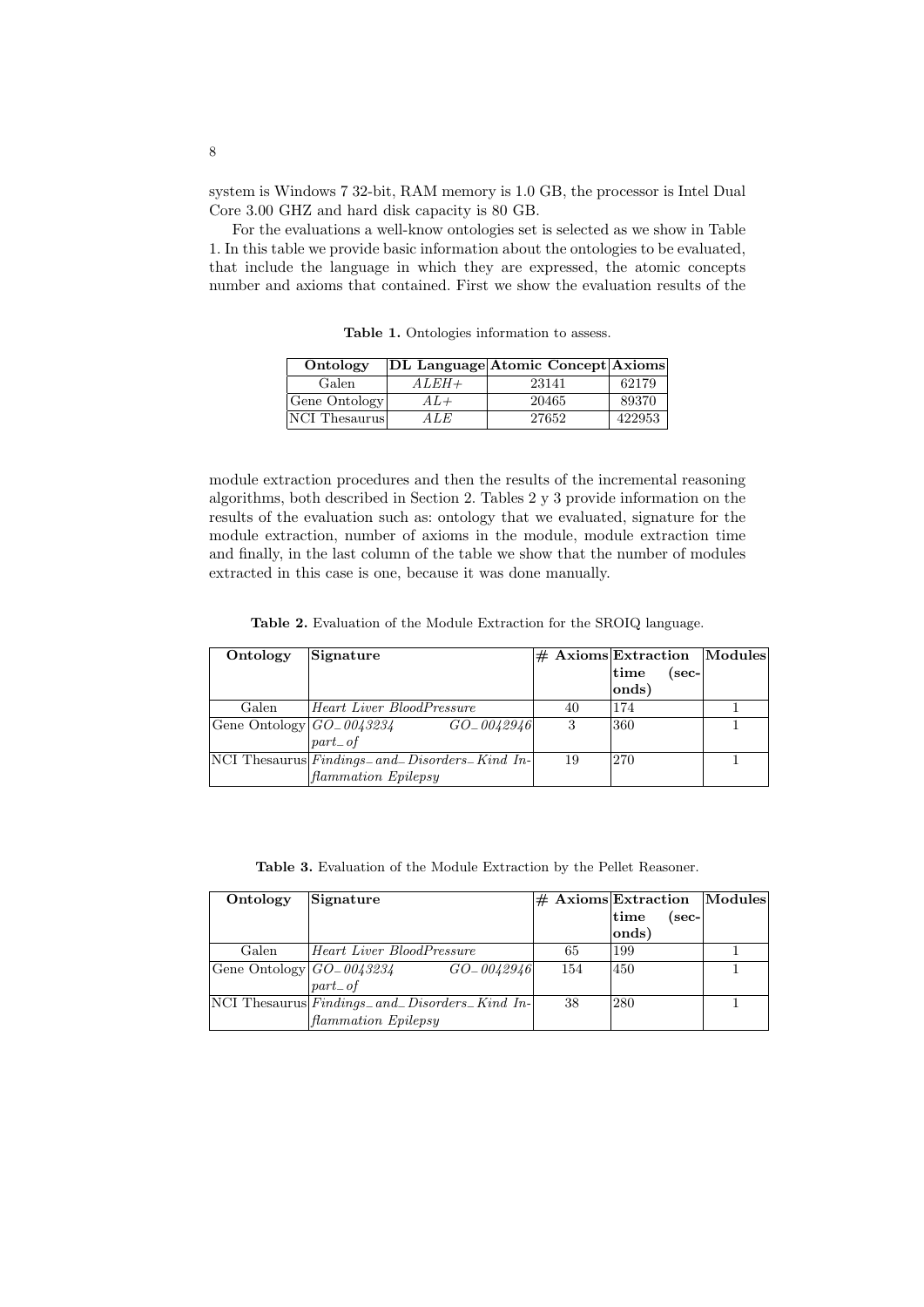In Tables 2 and 3 we show that there is a remarkable difference in the axioms affected given the same signature and the same ontology as inputs. This is given for the difference in the performance of both algorithms, that has nothing to do with each other, are totally different. The modularization procedures proposed by Bernardo and his collaborators [\[10\]](#page-10-9) works on the axioms of the ontology directly, while the proposed modularization by Pellet works with ontology imports (the ontology is divided into smaller ontologies and then analyzes each ontology individually) to build the module.

Then, incremental classification procedures are evaluated. Tables 4 and 5 provide basic information about the ontology to which each procedure is applied. Column 1 indicates the ontology evaluated. Column 2 indicates the number of axioms that are removed and added to the ontology for the evaluation  $n=1,2,4$ . Column 3 shows number of the affected modules. We can see that for large ontologies only a very small number of modules are affected by the given update. The values obtained are correlated with the percentage of positive subsumption relations in the ontology. Column 4 shows the time (in seconds) taken to locate, remove and re-classify the affected modules. Column 5 shows the total time for the union of the affected modules. The aim of the assessments is to simulate the

| Col. 1        | Col. 2         | Col.3 | Col.4                                               | Col. 5 |
|---------------|----------------|-------|-----------------------------------------------------|--------|
| Ontology      | n              |       | $#$ Modules affected Modules Re-classification Time |        |
| Galen         |                | 1114  | 50                                                  | 260    |
| Galen         | $\overline{2}$ | 988   | 63                                                  | 170    |
| Galen         | 4              | 662   | 57                                                  | 197    |
| Gene Ontology |                | 425   | 40                                                  | 390    |
| Gene Ontology | $\overline{2}$ | 358   | 30                                                  | 400    |
| Gene Ontology | $\overline{4}$ | 793   | 40                                                  | 320    |
| NCI Thesaurus |                | 125   | 93                                                  | 480    |
| NCI Thesaurus | $\mathfrak{D}$ | 94    | 85                                                  | 392    |
| NCI Thesaurus | $\overline{4}$ | 287   | 73                                                  | 510    |

Table 4. Incremental Classification for the SROIQ Language. Time in seconds.

ontologies' evolution process when n axioms are modified (each of these changes can be seen as a simultaneous removal and/or addition of an axiom).

## 5 Conclusions and Direction of Future Research

This approach succeeds in creating an infrastructure to evaluate incremental reasoning algorithms that do not modify the internal structure of a semantic reasoner. When we compare the results achieved by the original authors and our implementation, we conclude that the implementation carried out in this paper is correct. Given the size parameters of the ontologies and non-functional requirements which were assessed, we can easily see that the original authors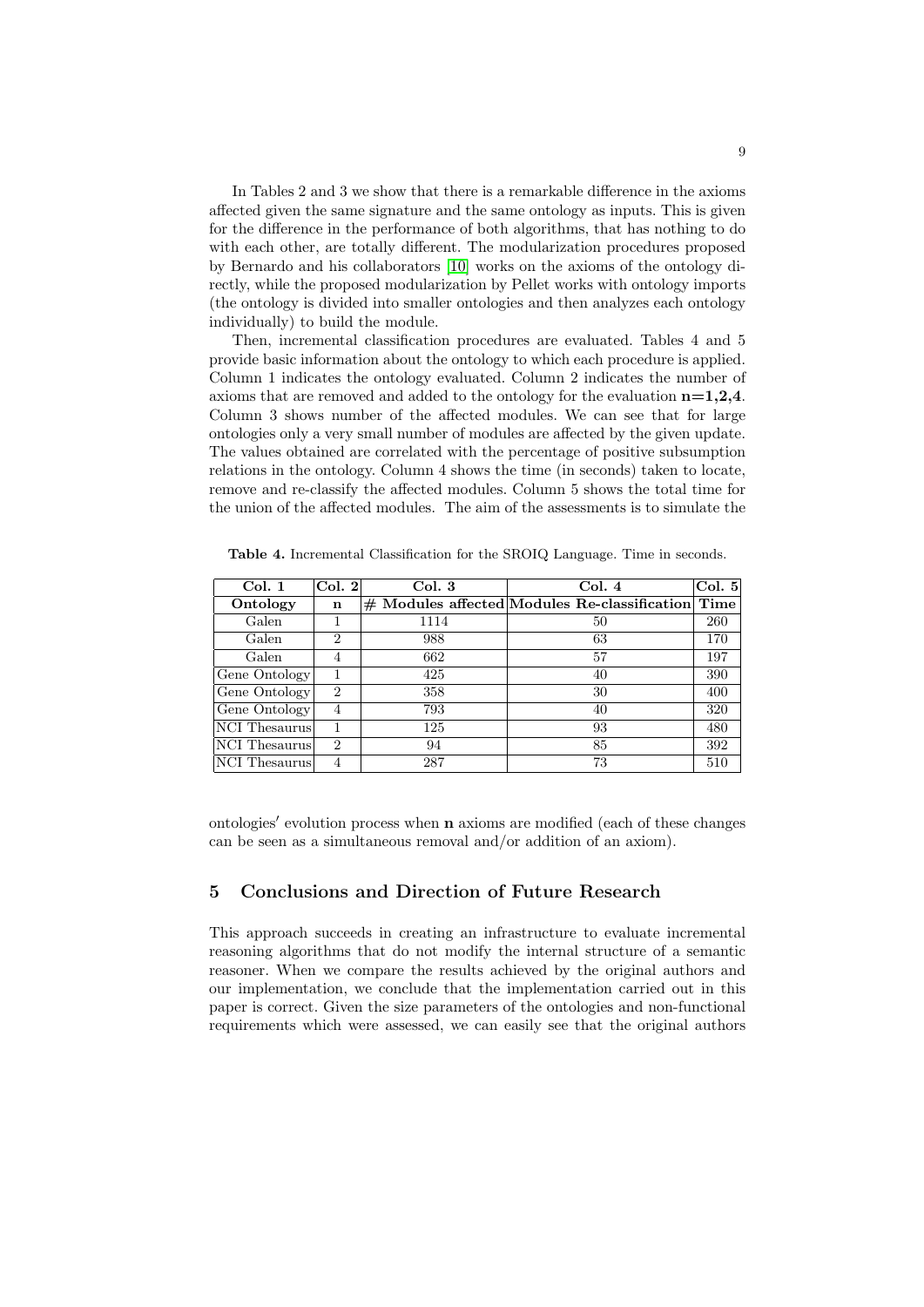Table 5. Incremental Classification by the Pellet Reasoner. Time in seconds.

| Col. 1        | Col. 2         | Col.3 | Col.4                                          | Col. 5 |
|---------------|----------------|-------|------------------------------------------------|--------|
| Ontology      | n              |       | $#$ Modules affected Modules Re-classification | Time   |
| Galen         |                | 253   | 67                                             | 294    |
| Galen         | $\overline{2}$ | 192   | 71                                             | 197    |
| Galen         | 4              | 83    | 72                                             | 240    |
| Gene Ontology |                | 236   | 68                                             | 392    |
| Gene Ontology | $\overline{2}$ | 479   | 46                                             | 420    |
| Gene Ontology | 4              | 247   | 90                                             | 370    |
| NCI Thesaurus |                | 354   | 110                                            | 490    |
| NCI Thesaurus | $\overline{2}$ | 215   | 99                                             | 397    |
| NCI Thesaurus |                | 193   | 86                                             | 560    |

had higher performing computers than ourselves and the ontologies at that time were smaller (see Figure 2).

We therefore reach the following conclusions:

First, in the incremental classification algorithm for SROIQ ontologies [\[10\]](#page-10-9), the reasoner is used only as a " black box" to answer queries of subsumption. This prevents any modification to the reasoners internal structure which in turn means that any reasoner based on OWL (and its derivatives) can be used.

Second, the virtual algorithms of modules extraction used by the Pellet semantic reasoner [\[4\]](#page-10-3) can be very complex when reasoning tasks are applied to large ontologies. As a consequence of this hundreds of imports closure can be generated. After obtaining these imports (which are generated only in the original ontology), the algorithms analyze all the axioms contained within them.

Third, the evaluation results suggest that the incremental reasoning approach based on modules extraction is especially useful in large ontologies with DL basic languages, such as  $EL +$  and  $AL$ .

Summarizing, both procedures are accurate in the extraction of modules and do not produce errors, such as: removing an empty module, the paralyzation of its subroutines, and the data returned at an inaccurate time. However, the superiority of the incremental classification procedure for ontologies in the SROIQ language is clear in terms of response times and the main memory usage we see in the evaluations.

Future research will consist of developing a model of incremental reasoning on instance assertions based on module extraction and materialization using non SQL databases. The algorithms of the model will be tested using the infrastructure that has been created. This model will be implemented and tested in the DBOWL reasoner [\[12\]](#page-10-11), developed by the KHAOS group at the University of Malaga. It is a true complement to current OWL reasoners and it is very important because it is able to support ontologies with much bigger Aboxes than traditional systems based on description logic and satisfiability. This is especially significant for some applications, such as life sciences, where particularly large ontologies are used. The DBOWL evaluation results described in [\[13\]](#page-11-0) will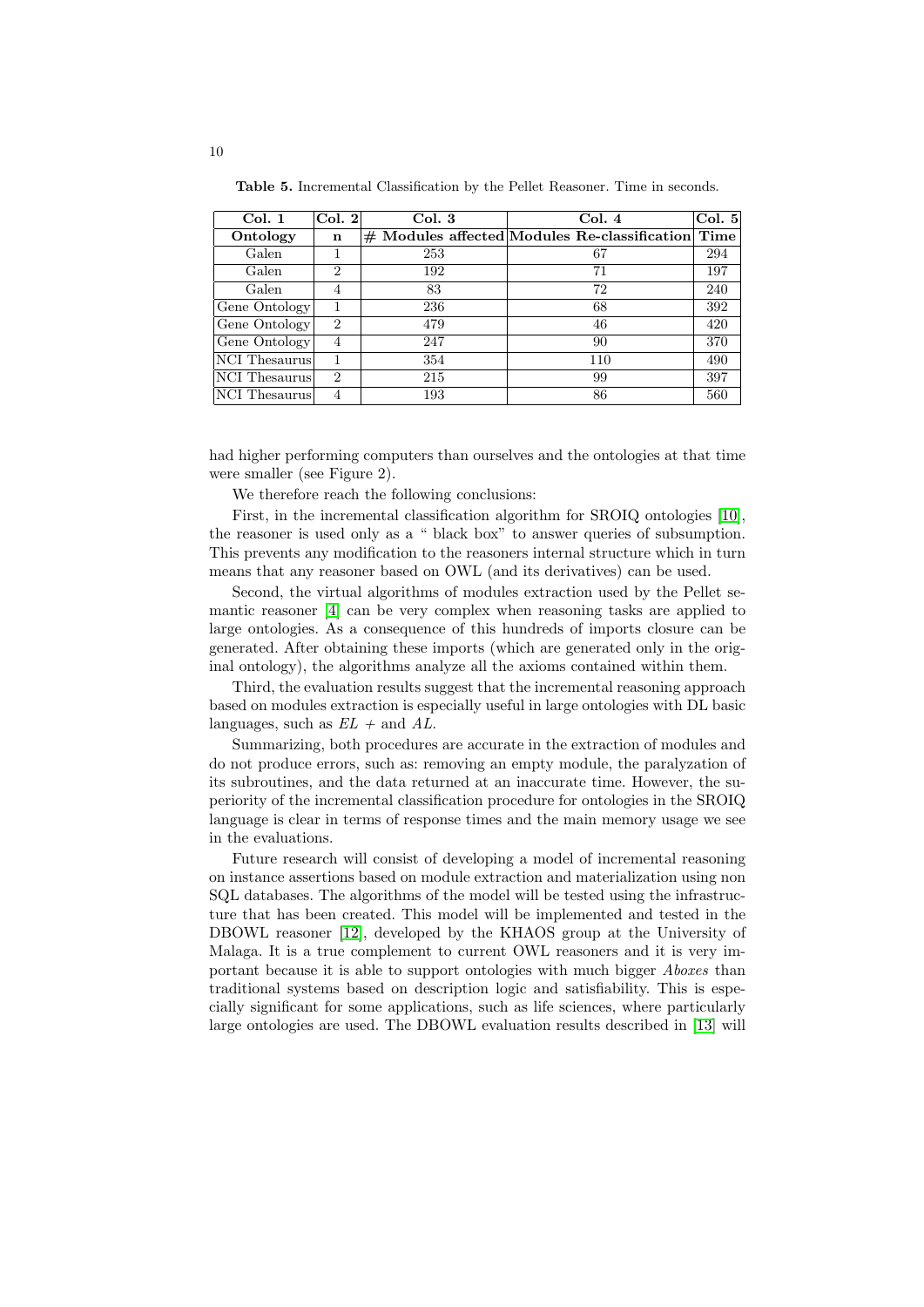enable the prediction of the behavior and trend of logical inference services that are solved by Abox reasoning in a DL-based KB. However, although DBOWL is a non-materialized approximation because the reasoning is implemented using SQL views, it is able to deal with all types of namespaces, to know when a class is non-satisfiable and to check the ontology consistency in this case.

## Acknowledgements

This work is partially supported by the Spanish MEC Grant (TIN2008-04844, TIN2011-25840) and by the Andalusian Regional Government Grant (P07-TIC-02978, P11-TIC-7529).

### References

- <span id="page-10-0"></span>1. Gruber, T.R., et al.: A translation approach to portable ontology specifications. Knowledge acquisition  $5(2)$  (1993) 199–220
- <span id="page-10-1"></span>2. Mishra, R.B., Kumar, S.: Semantic web reasoners and languages. Artificial Intelligence Review 35(4) (2011) 339–368
- <span id="page-10-2"></span>3. Dentler, K., Cornet, R., ten Teije, A., de Keizer, N.: Comparison of reasoners for large ontologies in the owl 2 el profile. Semantic Web  $2(2)$   $(2011)$   $71-87$
- <span id="page-10-3"></span>4. Sirin, E., Parsia, B., Grau, B.C., Kalyanpur, A., Katz, Y.: Pellet: A practical owldl reasoner. Web Semantics: science, services and agents on the World Wide Web 5(2) (2007) 51–53
- <span id="page-10-4"></span>5. Barbieri, D.F., Braga, D., Ceri, S., Della Valle, E., Grossniklaus, M.: Incremental reasoning on streams and rich background knowledge. In: The Semantic Web: Research and Applications. Springer (2010) 1–15
- <span id="page-10-5"></span>6. Barbieri, D., Braga, D., Ceri, S., Valle, E.D., Huang, Y., Tresp, V., Rettinger, A., Wermser, H.: Deductive and inductive stream reasoning for semantic social media analytics. Intelligent Systems, IEEE 25(6) (2010) 32–41
- <span id="page-10-6"></span>7. Anicic, D., Fodor, P., Rudolph, S., Stojanovic, N.: Ep-sparql: a unified language for event processing and stream reasoning. In: Proceedings of the 20th international conference on World wide web, ACM (2011) 635–644
- <span id="page-10-7"></span>8. Barbieri, D.F., Braga, D., Ceri, S., VALLE, E.D., Grossniklaus, M.: C-sparql: a continuous query language for rdf data streams. International Journal of Semantic Computing 4(01) (2010) 3–25
- <span id="page-10-8"></span>9. Grau, B.C., Halaschek-Wiener, C., Kazakov, Y.: History matters: Incremental ontology reasoning using modules. In: The Semantic Web. Springer (2007) 183– 196
- <span id="page-10-9"></span>10. Grau, B.C., Halaschek-Wiener, C., Kazakov, Y., Suntisrivaraporn, B.: Incremental classification of description logics ontologies. Journal of Automated Reasoning 44(4) (2010) 337–369
- <span id="page-10-10"></span>11. Suntisrivaraporn, B.: Module extraction and incremental classification: A pragmatic approach for  $el +$  ontologies. In: The Semantic Web: Research and Applications. Springer (2008) 230–244
- <span id="page-10-11"></span>12. Roldan-Garcia, M.M., Aldana-Montes, J.F.: Dbowl: Towards a scalable and persistent owl reasoner. In: Internet and Web Applications and Services, 2008. ICIW'08. Third International Conference on, IEEE (2008) 174–179